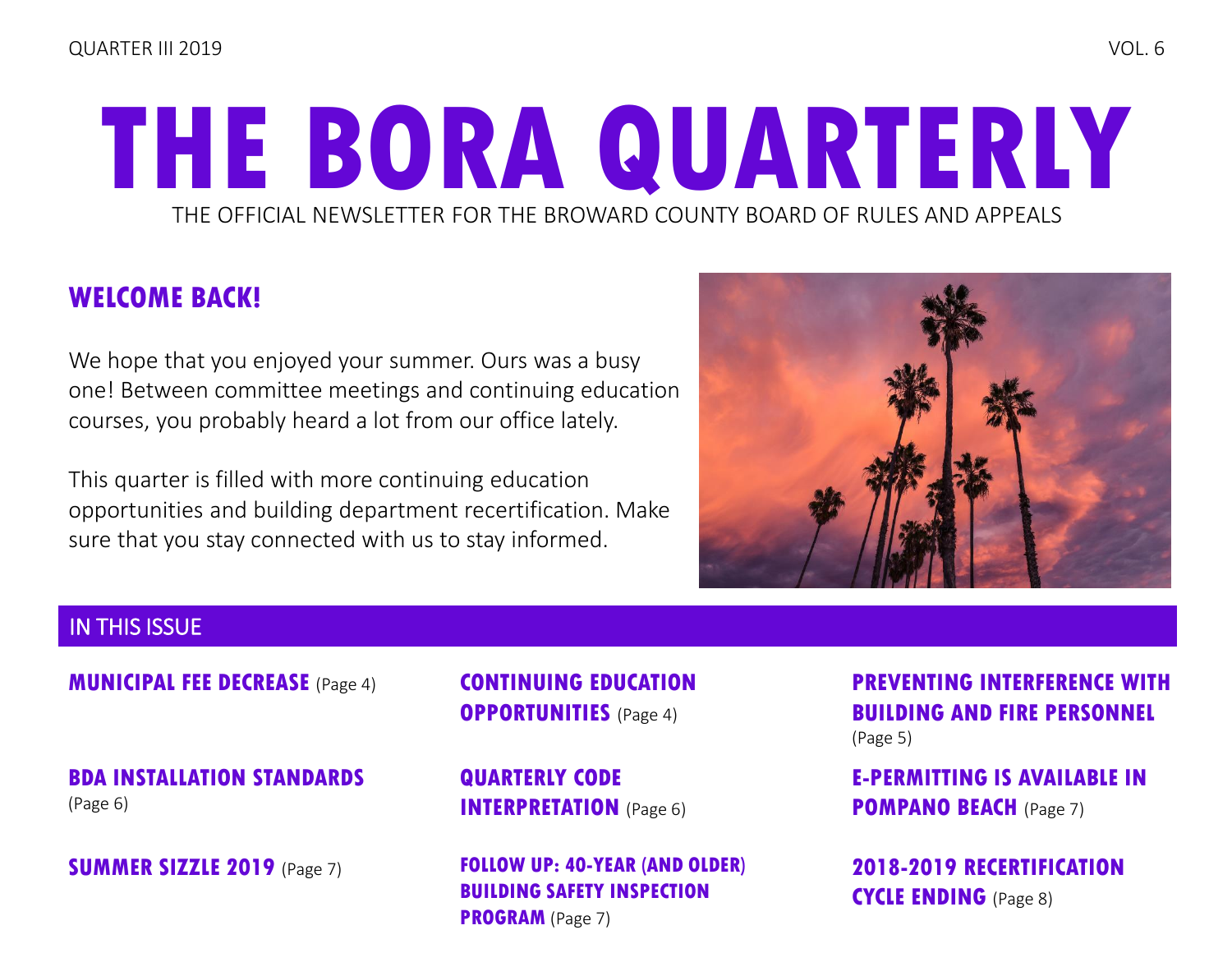### QUARTER III 2019 PAGE 2

# **UPCOMING EVENTS**

#### **SEPTEMBER 12, 2019**

Board Meeting 7:00p Broward County Governmental Center 115 S. Andrews Ave., Fort Lauderdale, FL 33301

#### **SEPTEMBER 26-27, 2019**

NFPA 58: Liquified Petroleum Gas Code 8:00a – 4:00p Volunteer Park 12050 W. Sunrise Blvd., Plantation, FL 33324



# **BUILDING CODE JOB ANNOUNCEMENTS**

Visi[t broward.org/CodeAppeals](http://www.broward.org/CodeAppeals/Pages/JobAnnouncements.aspx) for the full list of county and municipal job postings.

#### **COOPER CITY**

• Structural Inspector/ Plans Examiner

### **DAVIE**

• Building Official

#### **HALLANDALE**

• Chief Electrical Inspector

#### **POMPANO BEACH**

- Building Field Inspector (Structural)
- Building Plans Examiner (Structural)

### **TAMARAC**

- Plumbing Inspector/Plans Examiner
- Structural Inspector/Plans Examiner

If your municipality would like our agency to post a job announcement on our website, please send an email t[o rulesboard@broward.org.](mailto:rulesboard@broward.org)

#### **SEPTEMBER 13, 2019**

Fire Inspector Exam  $9.00a$ Plantation Fire Station 550 NW 65th Avenue, Plantation, FL 33313

### **OCTOBER 14-17, 2019**

NFPA Certified Fire Plans Examiner (CFPE) 8:00a – 4:00p Plantation Fire Station 550 NW 65th Avenue, Plantation, FL 33313 \* Application Deadline: September 17, 2019



#### **SEPTEMBER 24-25, 2019**

Masonry Construction & Inspection Certification Workshop 7:30a – 4:30p Pompano Beach Cultural Center 50 W. Atlantic Blvd., Pompano Beach, FL 33060

#### **OCTOBER 29, 2019**

NFPA 99: Health Care Facilities Code 8:00a – 4:00p Plantation Fire Station 550 NW 65th Avenue, Plantation, FL 33313

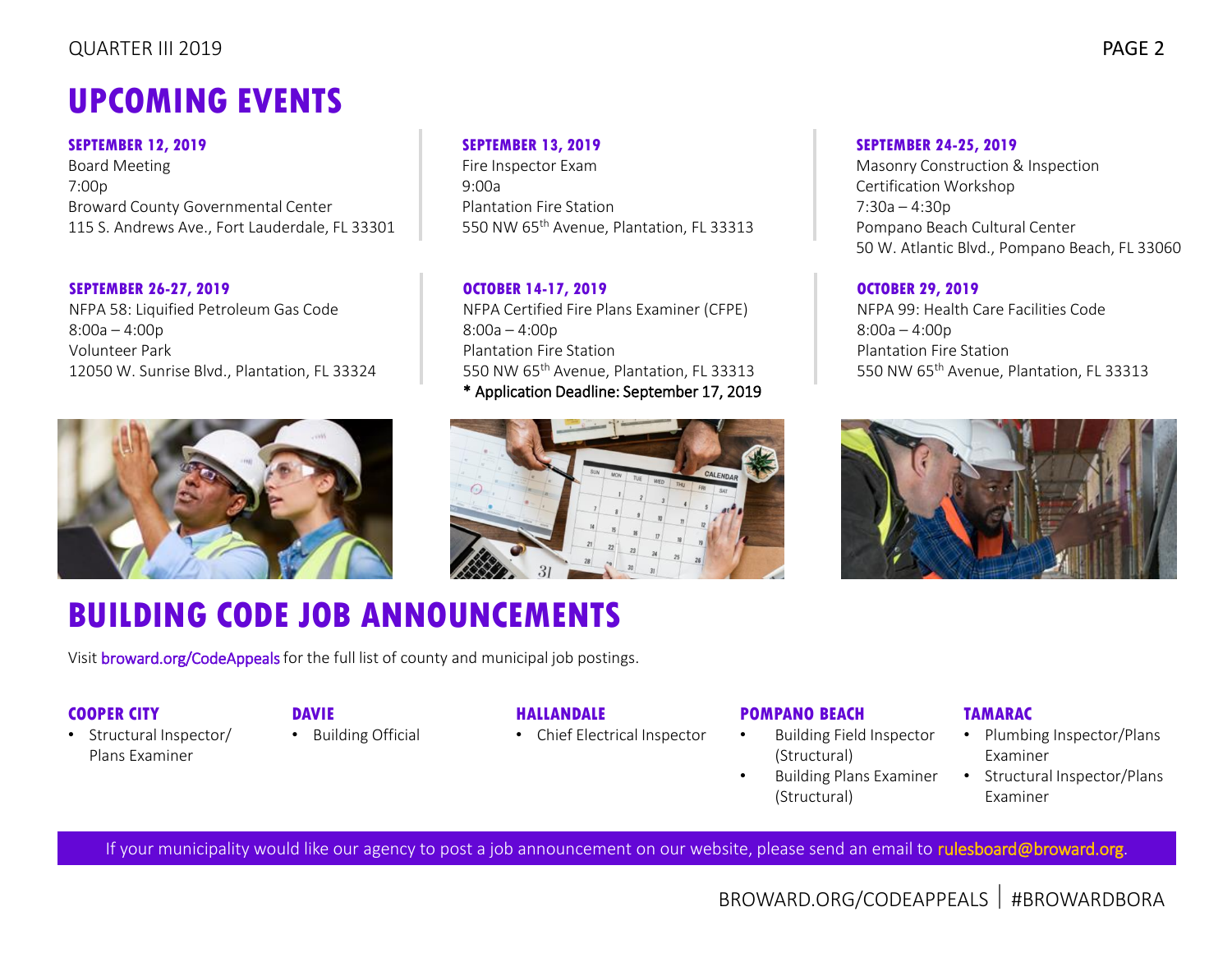### **STAY INFORMED!**

The BORA Quarterly was introduced in June 2018 as a way for our agency to keep members of the public informed about what our agency is doing to contribute to positive and effective change throughout Broward County.

[Subscribe](mailto:rulesboard@broward.org) to The BORA Quarterly and stay informed!

### **CONNECT WITH US ONLINE!**



[@BrowardBORA](https://twitter.com/BrowardBORA)

[Broward County Board](https://www.facebook.com/BrowardBORA/)   $\mathbf{f}$ of Rules and Appeals

### **BORA AGENDAS ARE AVAILABLE ONLINE!**

Both the [Board Meeting Agendas](http://www.broward.org/CodeAppeals/Pages/BoardMeetingAgendas.aspx) and [Committee Meeting Agendas](http://www.broward.org/CodeAppeals/Pages/CommitteeMeetingAgendas.aspx) are available on the Broward County Board of Rules and Appeals website.

### **BROWARD COUNTY BOARD OF RULES AND APPEALS**

1 N. University Drive, Suite 3500B, Plantation, FL 33324 Phone: 954-765-4500 Fax: 954-765-4504

#### **Board Director**

|--|--|

### **ADMINISTRATIVE STAFF**

| <b>Administrative Coordinator</b> |  |
|-----------------------------------|--|
| <b>Administrative Specialist</b>  |  |
| <b>Administrative Specialist</b>  |  |
| <b>Administrative Specialist</b>  |  |

### **CODE COMPLIANCE OFFICERS**

### **[BROWARD BORA STAFF DIRECTORY](http://www.broward.org/CodeAppeals/Pages/staffContacts.aspx)**

### **INTERESTED IN EARNING MORE CONTACT HOURS?**

- 24 hours of training is required during the 2-year building certification cycle.
- 60 hours of training is required during the 4-year fire certification cycle.
- By attending Broward BORA's board meetings and/or committee meetings, 1 hour of the required credit will be earned.
- By attending professional association meetings approved by the BORA Staff (i.e. FGAMI, IAEI, COEA), ½ hour of the required credit will be earned for each meeting attended.

A maximum of 14 total contact hours through board and/or committee meetings can be earned per certification cycle.

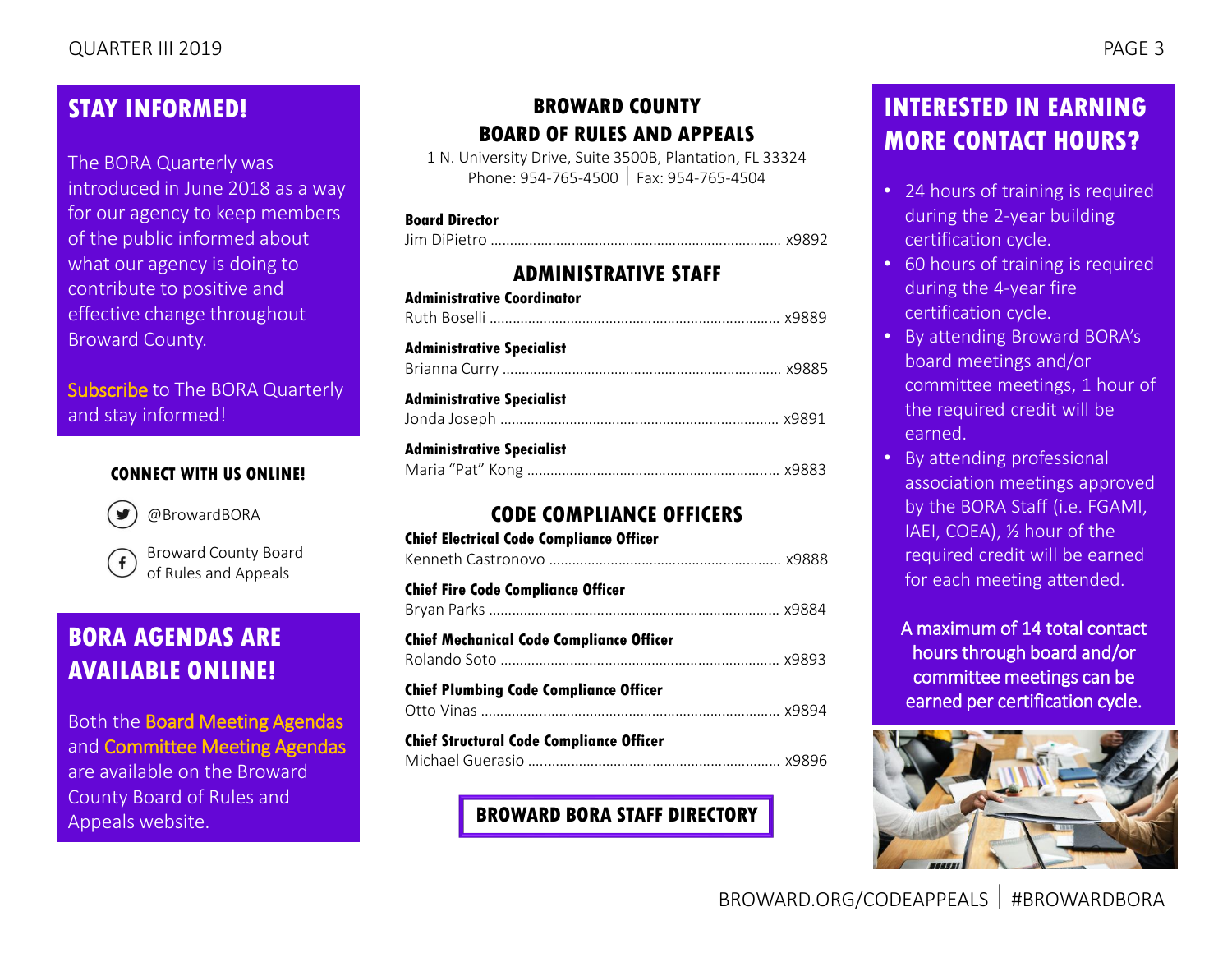### <span id="page-3-0"></span>**MUNICIPAL FEE DECREASE**

A rate decrease was proposed to the Board at the May 9, 2019 Board Meeting. It was recommended that the Broward County Board of Rules and Appeals reduce the municipal fee (that is charged to all Broward County municipalities) from the present \$0.65 per \$1,000 construction valuation to \$0.52 per \$1,000, resulting in a 20% rate decrease. After the rate decrease, there will be no change to the \$2.00 minimum fee.

The Board voted unanimously to recommend the rate decrease to the Broward County Commission. The final decision was made by the Broward County Commission at a public hearing on September 10, 2019. Since the recommendation was approved, the new rate decrease will be effective on October 1, 2019.

The Broward BORA Rate Decrease Chart will be delivered to your department throughout the upcoming weeks. If your department would like assistance with preparing for the rate decrease, feel free to contact **[mkong@broward.org](mailto:mkong@broward.org)** or **[jdipietro@broward.org](mailto:jdipietro@broward.org)**.





# **CONTINUING EDUCATION OPPORTUNITIES**

Since the beginning of FY 2018, the Broward County Board of Rules and Appeals has offered 14 Certified and Non-Certified courses in partnership with the National Fire Protection Agency (NFPA), providing training to BORA Certified Building Officials, Inspectors, Plans Examiners and Chiefs. Our agency is offering three more opportunities to further your education through the NFPA in 2019:

- **[NFPA 58](http://www.broward.org/CodeAppeals/Documents/NFPA%2058%20-%20Liquified%20Petroleum%20Gas%20Code.pdf)**: Liquified Petroleum Gas Code
- NFPA Certified Fire Plans Examiner (**[CFPE](http://www.broward.org/CodeAppeals/AboutUs/Documents/Certified%20Fire%20Plans%20Examiner.pdf)**)
- **[NFPA 99](http://www.broward.org/CodeAppeals/Documents/NFPA%2099.pdf)**: Health Care Facilities Code

Please email your completed applications (and required documentation) to **[bcurry@broward.org](mailto:bcurry@broward.org)**.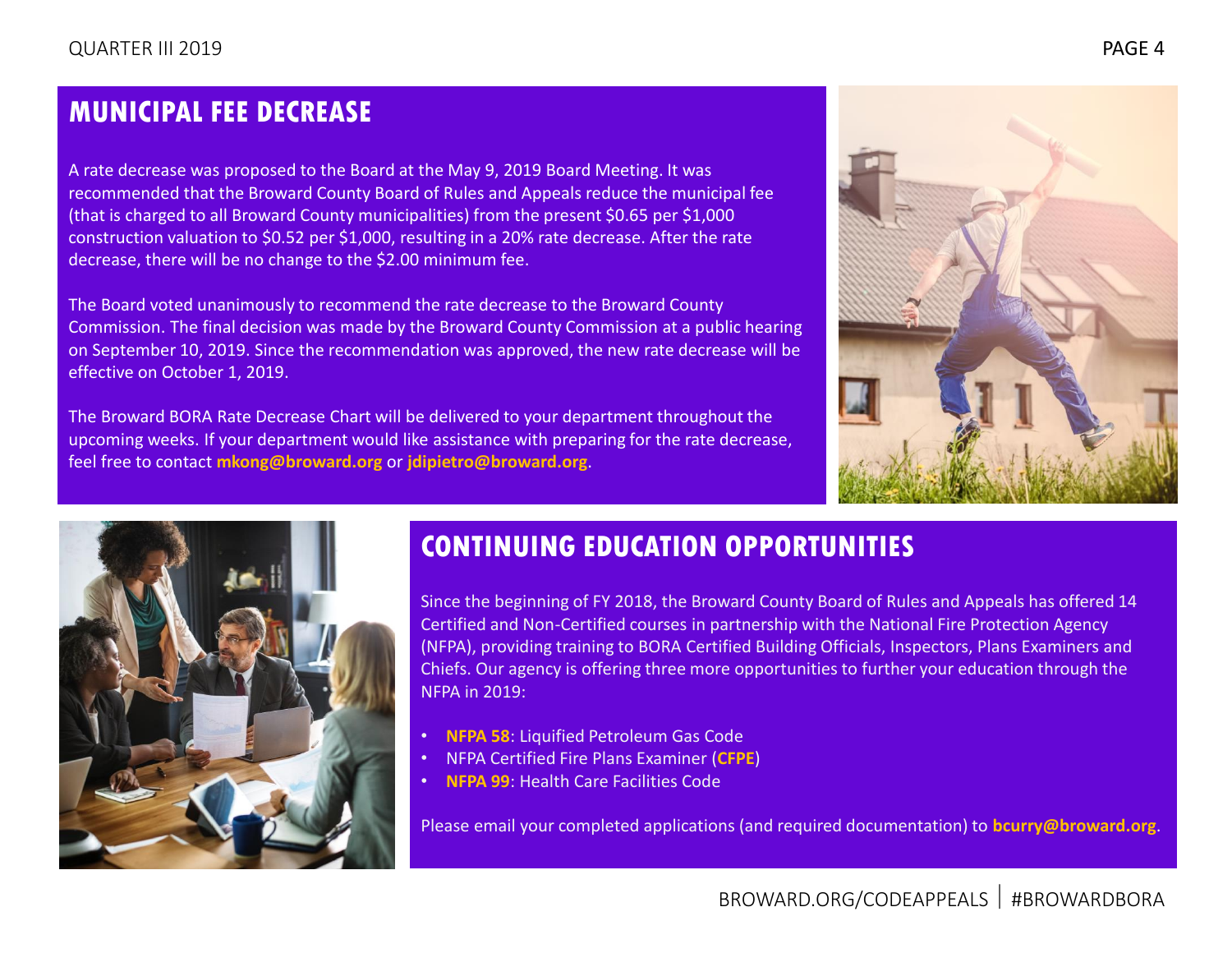### <span id="page-4-0"></span>**PREVENTING INTERFERENCE WITH CERTIFIED BUILDING AND FIRE CODE PERSONNEL**

Please see the "Interference with Certified Building and Fire Code Personnel" policy approved by the Board of Rules and Appeals on December 8, 2016:

Pursuant to Florida Statutes 468.604 and 633.118 and the Broward County Charter, the Building and Fire Departments are to be administered on a professional and non-political basis.

The Florida Building Code (Chapter I Broward County Amendments and Local Fire Amendments) addresses one principal code enforcing officer for each of the certified Building and/or Fire Departments; that being, the Building Officials (section 104.1.1) and/or the Fire Code Officials (104.19.2).

The Board of Rules and Appeals certifies every building and fire department after it has determined to its satisfaction that the building and fire inspectors, (which include the Building Official, Chief Structural Inspector, Chief Electrical Inspector, Chief Plumbing Inspector, Chief Mechanical Inspector, Fire Code Official/Fire Marshal, Fire Plans Examiner and Fire Inspectors), are competent and qualified by the provisions of the Florida Building Code (Chapter I, Broward County Amendments and Local Fire Amendments) to act in their respective disciplines as may be amended from time to time by the Broward County Board of Rules and Appeals.

For the purpose of inspection and plans examination and other functions that require personnel certified by the Broward County Board of Rules and Appeals, competent and qualified building and fire inspectors and building and fire plans examiners along with inspectors shall be employed by the local building departments whose elected or appointed officials charged with the responsibility of ensuring compliance with the Florida Building Code (Chapter I Broward County Amendments and Local Fire Amendments). If any elected or appointed officials knowingly or negligently allow or permit any new building or structures, both private and public or any alterations, additions or repairs in any new or existing building or structure, both private and public, including but not limited to county buildings or structures, municipal buildings or structures , hospitals, and any other building or structure of any governmental authority, to be erected within Broward County in violation of the Florida Building Code, or Florida Fire Prevention Code, or if any of the elected or appointed officials prohibit, by any means, directly or indirectly, the use of any materials, types of construction and methods of design authorized by the code or alternate materials, types of construction and methods of design approved by the provisions of the codes, then the elected or appointed officials may be removed from office for nonfeasance, misfeasance or malfeasance in office.

Per state law, violation of the preceding paragraphs by an elected or appointed official or officials shall constitute a misdemeanor of the second degree punishable in Florida Statutes section 775.082 or 775.083.

Thank you for your time and attention to this important matter.

*Editor's Note: The Board of Rules and Appeals voted to approve the issuance of the above Memorandum on December 8, 2016 by a unanimous vote of 11 to 0.*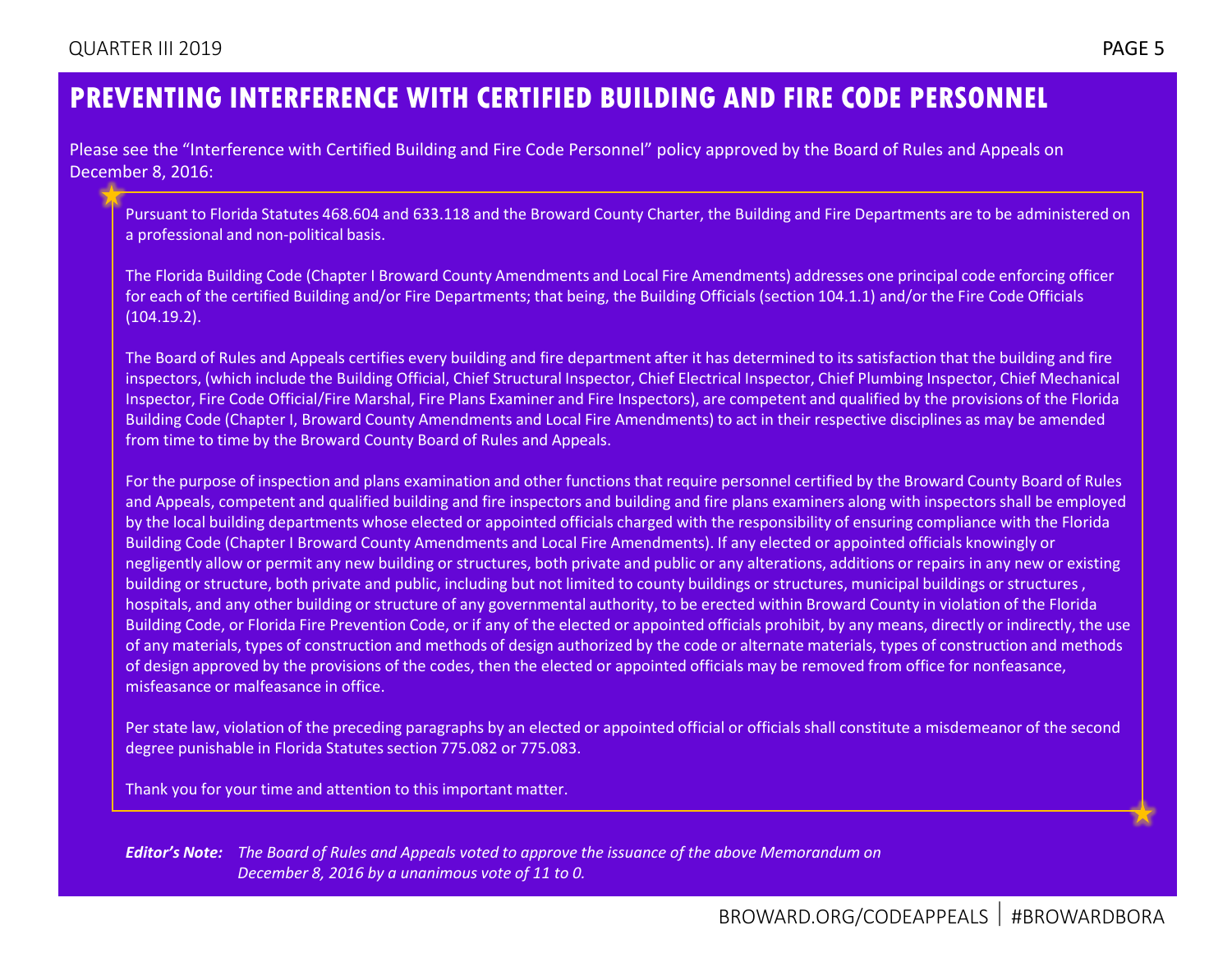<span id="page-5-0"></span>

# **BDA INSTALLATION STANDARDS**

Broward County is one of the leaders in code compliance for Bi-Directional Amplifier (BDA) Installations in the United States. At the most recent BDA Committee meeting, on July 29, 2019, the following recommendations were made:

- Bi-Directional Amplifiers are permitted under Section 118 of the Florida Building Code Broward County Edition.
- The Engineer or Record shall sign and seal all permit drawings.
- All applicable codes must be stated on the plans.
- The system shall not be energized until written authorization is obtained by each AHJ.

# **QUARTERLY CODE INTERPRETATION**

### **CODE NAME**

Florida Administrative Rule 61G19-6.012 Provisional Certificates.

### **CODE LANGUAGE**

- 1) The Board shall issue a provisional certificate to any newly employed or newly promoted building code administrator, subject to the provisions of Section 468.609, F.S., and the provisions of this rule. The board shall issue a provisional certificate to any building code inspector or plans examiner who meets the eligibility requirements subject to the provisions of Section 468.609, F.S., and the provisions of this rule.
- 2) Provisional inspector or plans examiner certificates shall only be issued to applicants who demonstrate at the time of their application that they possess all of the standards and eligibility requirements for standard certification as set forth in Section 468.609(2), F.S. Provisional building code administrator certificates shall only be issued to applicants who demonstrate at the time of their application that they possess all of the standards and eligibility requirements for standard certification as set forth in Section 468.609(3), F.S.
- 3) Provisional certificates shall only be issued to persons employed or contracted by an agency of government and the authority of the certificate shall be limited to the jurisdiction of the government agency with which the applicant was employed at the time the provisional certificate was originally issued.

### **CODE INTERPRETATION**

A person working with a provisional license can only work in the jurisdiction or jurisdictions under the same building official who signed their provisional license application.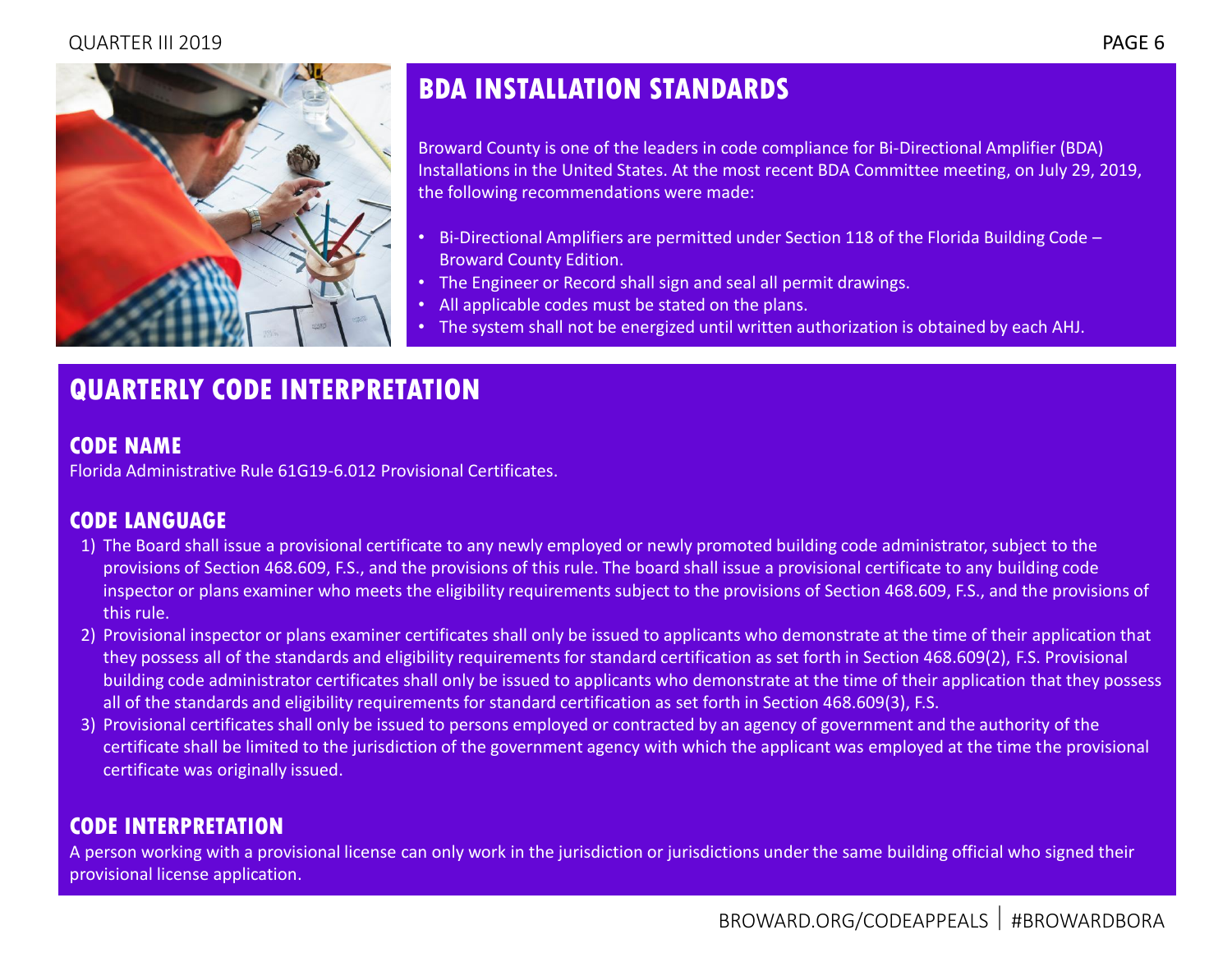# <span id="page-6-0"></span>**E-PERMITTING IS AVAILABLE IN POMPANO BEACH**

Broward County and the City of Pompano Beach launched **[ePermitsOneStop](http://pompanobeachfl.gov/pages/broward_county)** on August 6, 2019. The objective of the website is the to allow customers to submit their applications and have their plans reviewed online for permits, licenses and approvals.

For more information, contact **[Broward's Environmental and Consumer Protection Division](http://www.broward.org/Consumer/Pages/Default.aspx)** at 954-519-1260 or the **[City of Pompano Beach's Building Department](http://pompanobeachfl.gov/pages/building_inspections)** at 954-786-4670.





## **SUMMER SIZZLE 2019**

The 3rd Annual Broward County Summer Sizzle Fire & Safety Kids Camp was a success! The event held on July 16-19, was facilitated by the Broward Sheriff Fire Rescue and the Fire Chief's Association.

The Broward County Board of Rules and Appeals was a donor for the event that hosted 1,161 children, age 5-18 from 28 summer camps throughout Broward County.

# **FOLLOW-UP: 40-YEAR (AND OLDER) BUILDING SAFETY INSPECTION PROGRAM**

During the summer months, municipal building departments throughout Broward County began to notify property owners whose buildings are subject to the 40 Year (and Older) Building Safety Inspection Program. If your property is 40 years or older, please contact the building department in the municipality where your property is located.

Remember, property inspections must be completed by a licensed professional engineer or a registered architect. For more information about the 40-Year (and Older) Building Safety Inspection, please see the program's **[brochure](http://www.broward.org/CodeAppeals/Documents/40%20Year%20(and%20Older)%20Building%20Safety%20Inspection%20Program.pdf)** and **[FAQs](http://www.broward.org/CodeAppeals/Documents/40%20Year%20(and%20Older)%20Building%20Safety%20Inspection%20Program%20FAQs.pdf)** or contact **[mguerasio@broward.org](mailto:mguerasio@broward.org)** or **[kcastronovo@broward.org](mailto:kcastronovo@broward.org)**.

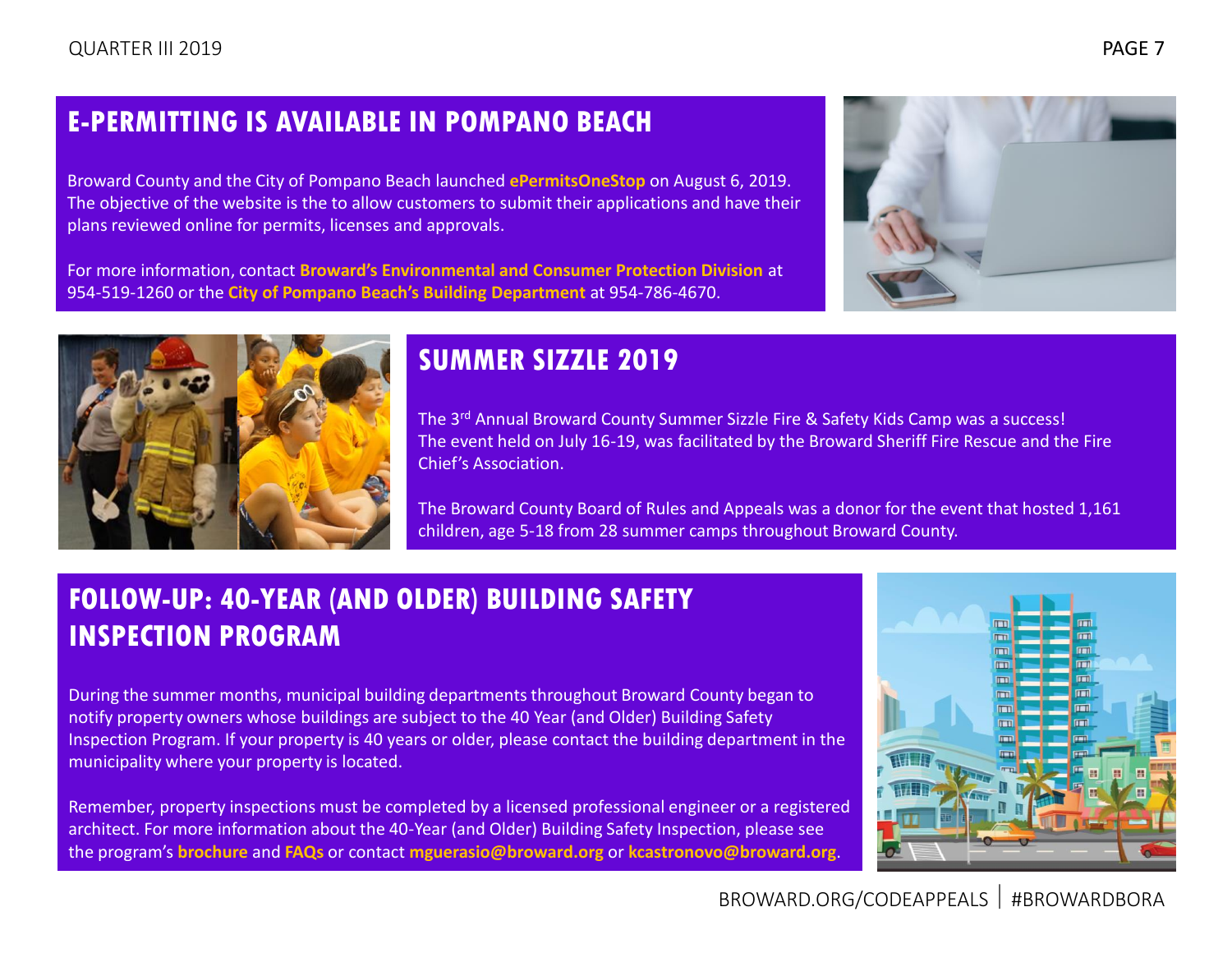<span id="page-7-0"></span>

# **2018-2019 RECERTIFICATION CYCLE ENDING**

The 2018-2019 Building Recertification Cycle is ending this December. Remember to submit your recertification packet to the Broward County Board of Rules and Appeals office (1 N. University Drive, Suite 3500B, Plantation, FL 33324) by December 5, 2019.

All applications shall include the required information in the following order:

- 1. Building Official Checklist
- 2. Recertification Application
- 3. License Numbers Form
- 4. Broward County Board of Rules and Appeals Policy #14-02
- 5. Complete the Affidavit of Education and submit it along with either copies of Certificates or Department of Business and Professional Regulation print out of Continuing Education Attendance. Note: At least 1/2 of this requirement must be discipline specific courses.
- 6. Copy of State/County Contractors/(MEP) Journeyman's License or Provide State copy from State Website verification.
	- Copy of Registered Architect License
	- Copy of Professional Engineer License
- 7. Copy of BCAIB (State) Code Certificates (Inspector, Plans Examiner, etc.) or Provide State copy from State Website verification.

*\*\* Failure to include these items shall be cause for rejection.*

# **BROWARD BORA RECERTIFICATION PROGRAM RESOURCES**

For more information about the recertification process as the 2018- 2019 certification cycle comes to an end, please see the program's Recertification Application on the Broward BORA website or contact **[jondajoseph@broward.org](mailto:jondajoseph@broward.org)**.